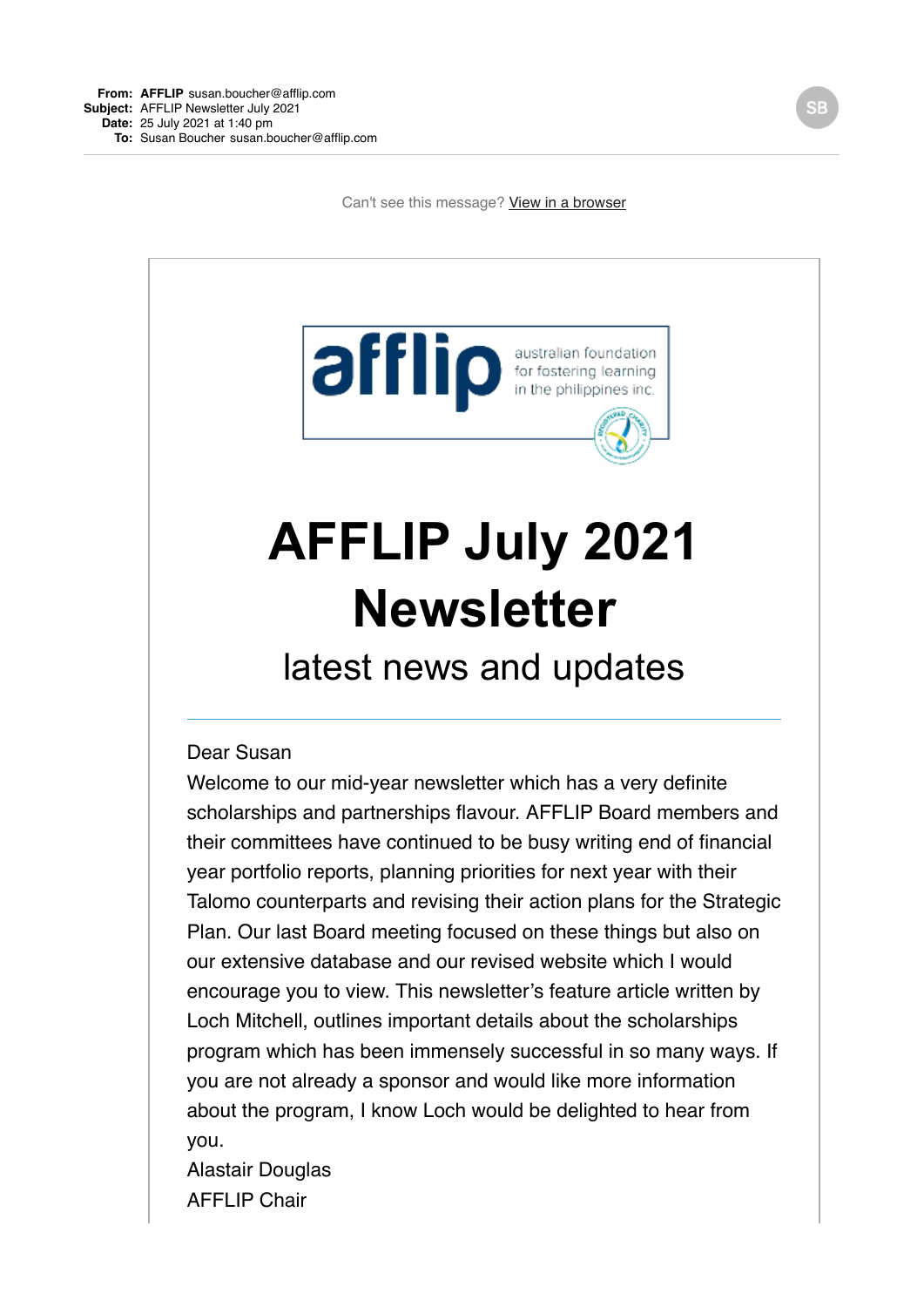#### **AFFLIP Partnerships**

*We are thrilled to announce that last month two companies joined the AFFLIP Partnerships program. These new partnerships are invaluable and bring our current support base to five highly committed companies along with Oreon Partners, My Care Solution and The Magic Libraries Foundation. Welcome Finstro and Haigh's Chocolates ..... we thank both Brad Prout and Alister Haigh, and their companies sincerely for their commitment to our programs.*

The first, FINSTRO, is a Finance Technology company based in Australia with an operations centre in Manila which currently employs 80 people and is set to grow its workforce substantially over the next few years. The company's CEO Brad Prout is currently in New York City setting up a new US office which will also be serviced through Manila. Brad discovered AFFLIP though our revised website and

was keen to hear more about our programs and activities. He has committed FINSTRO to a partnership donation of A\$25,000 and we will work with Brad and his team in July to develop a package of activities/programs to be funded by their donation. This is exciting news indeed and recognition of the great work by Susan Boucher and Roger Saunders in revising the website.

# **FINSTRO**

The second new partner is South Australian based company **Haigh's Chocolates,** through which CEO Alister Haigh has committed \$9,000 over the next three years. The first

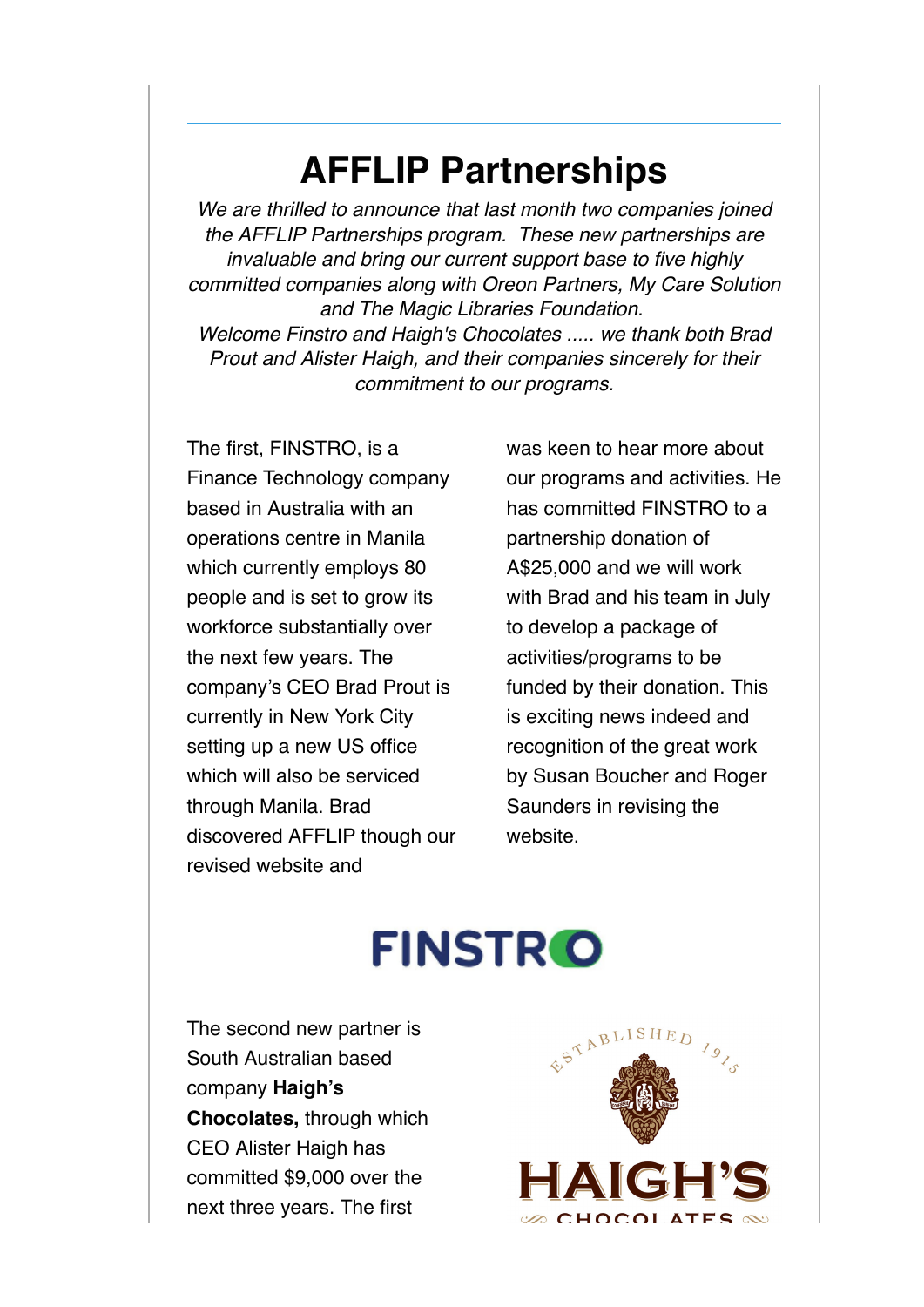donation for the 2021-22 year will provide thirty \$100 scholarships for children at risk of dropping out of school and the distribution of funds for the next two years will be discussed in due course.

#### **Call for Scholarship Sponsors**

Loch Mitchell, AFFLIP Scholarships Coordinator

As you know AFFLIP provides \$100 scholarships for students from impoverished backgrounds in Grades 4, 5 and 6 at risk of dropping out of school. The scholarships are designed to encourage these students to stay at school with the support of their parents, through the provision of funds to pay for school fees, books, uniforms, and extra curricula activities.



Every \$100 donated to AFFLIP for scholarship purposes helps one scholar for one year. We are encouraging all our ongoing sponsors and every new sponsor, to consider supporting at least one scholar for each of Grades 4,5 and 6. This means that for \$300, a sponsor can know, support and track one scholar through the

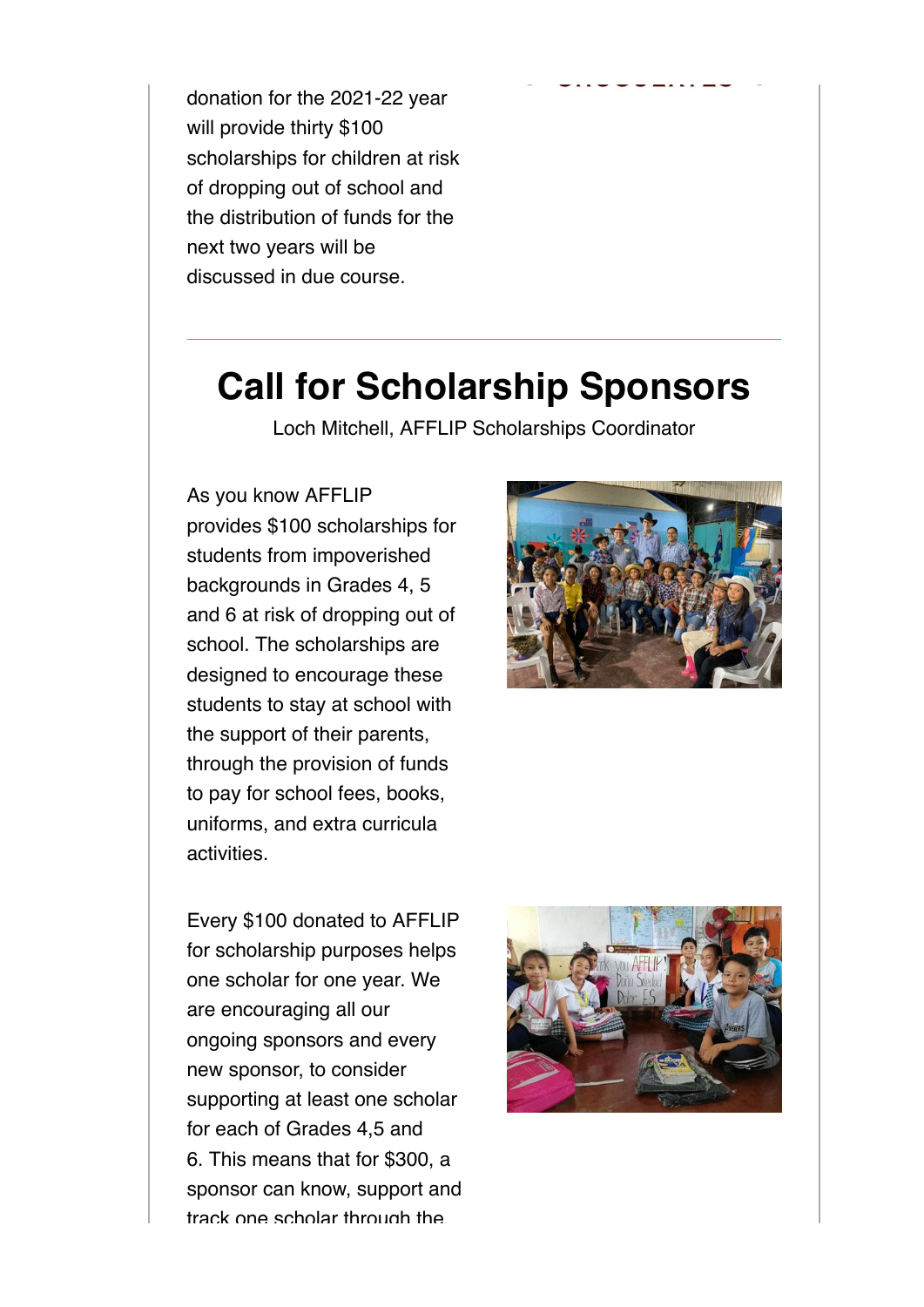three vital years of Primary School.

track one scholar through the scholar through the scholar through the scholar through the scholar through the <br>The scholar through the scholar through the scholar through the scholar through the scholar through the schola<br>

The Covid-19 pandemic has upset schooling arrangements everywhere, and the Talomo district in the Philippines where our efforts are concentrated, is no exception. Schools have been closed since early last year and a return to classrooms is not expected until at least January 2022.



Because of the pandemic, in the current school year, every one of our 141 sponsored scholars was issued a tablet and sim card to enable them to join online learning programs and to experience the convenience of using technology for research and other related performance tasks that require online resources. This program has worked very well. It appears highly likely that the scholarship funds for the next school year will be used for a combination of tablet procurement for Grade 4 scholars school supplies for Scholars in Grade 5 and 6. Also due to the pandemic, the school year dates were changed and the current

school year finished on the

The new school year will commence on the 23rd of August. These timings are out of sync with the normal start and finish of the school year. It means that our normal timetable for seeking assistance with scholarships has also been altered. Even though we have been able to contact all our continuing sponsors and attract quite a few new sponsors, we are looking for more sponsors. If you are interested in finding out more about the scholarship program please have a look at the AFFLIP website (afflip.com ) and if you decide to sponsor a scholar, the website provides the process details.We would love to have more sponsors on board to support the cause.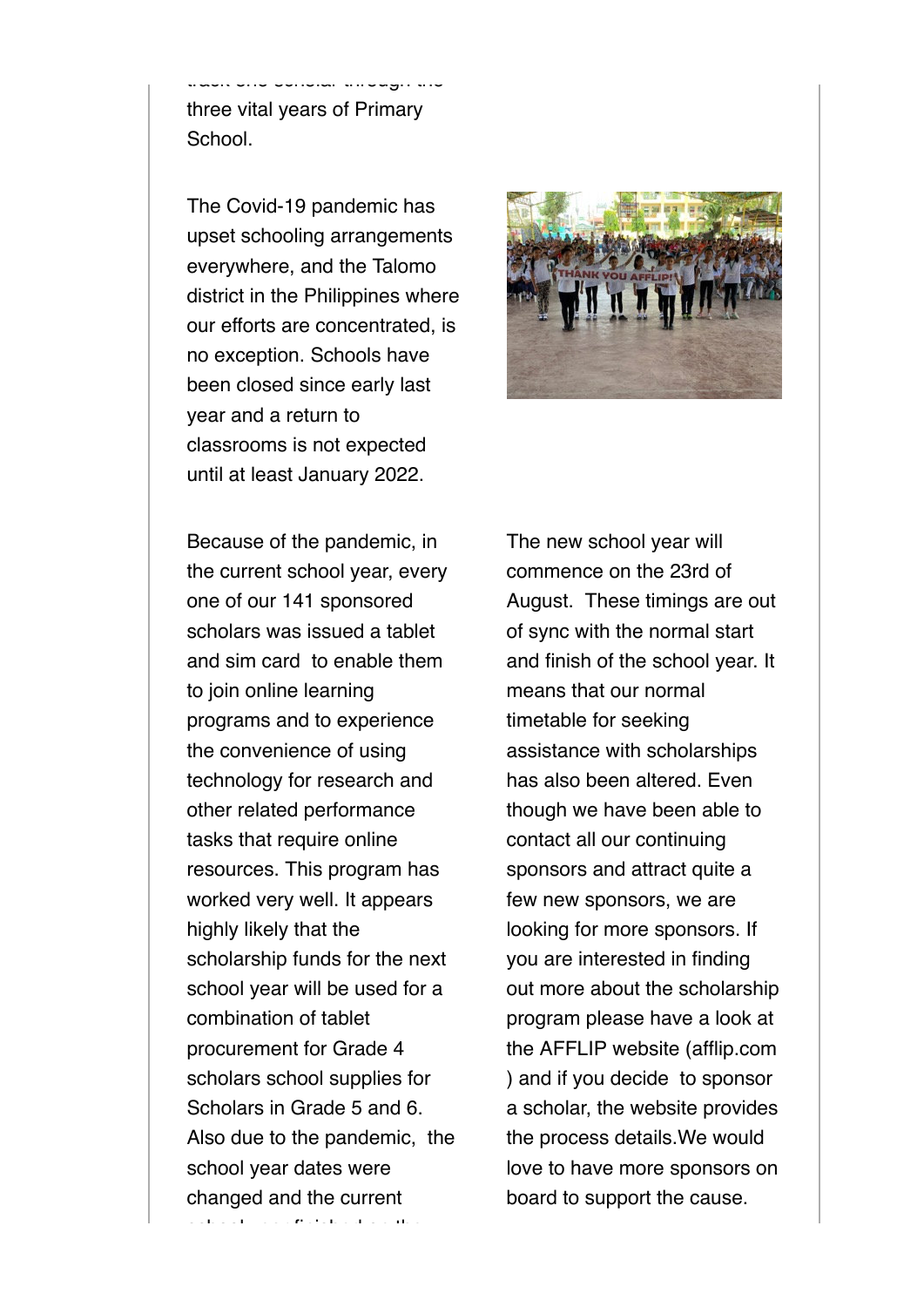school year finished on the 10th of July.

Since AFFLIP was first established, 320 scholars have received 3 year scholarships and over that time sponsors have contributed more than \$80,000. All pupils have completed elementary school and have progressed to high school.

### **Building Partnerships**

Over the last month Tim Ryan (Coordinator Partnerships portfolio), Tim Jackson (Deputy Chair) and Ali Douglas have had the opportunity to participate in three workshops with Stellar Partnerships Director Linda Garnett.

The focus of our work with Linda has been the development of knowledge and skills in identifying and approaching potential corporate partners. The sessions have been extremely valuable, and we thank Linda immensely for her professionalism and ability to address our specific organisation's needs. We also thank Julia Keady of The Xfactor Collective for her role in facilitating our work with Linda. This opportunity was provided for AFFLIP free of charge.



"Stellar Partnerships is a specialist consultancy building<br>sustainable and profitable partnerships between corporates and non-profits. We provide smart, strategic, and in-depth support for your partnerships. We offer perspective and insights from our experience across the corporate and nonprofit sectors, problem solving for your trickiest issues and a process for unlocking your partnership potential. Stellar Partnerships is a proud foundation member of The Xfactor Collective, a sector first community of specialist consultants and social change makers." Linda Garnett, Director

# **COVID 19 News from Talomo**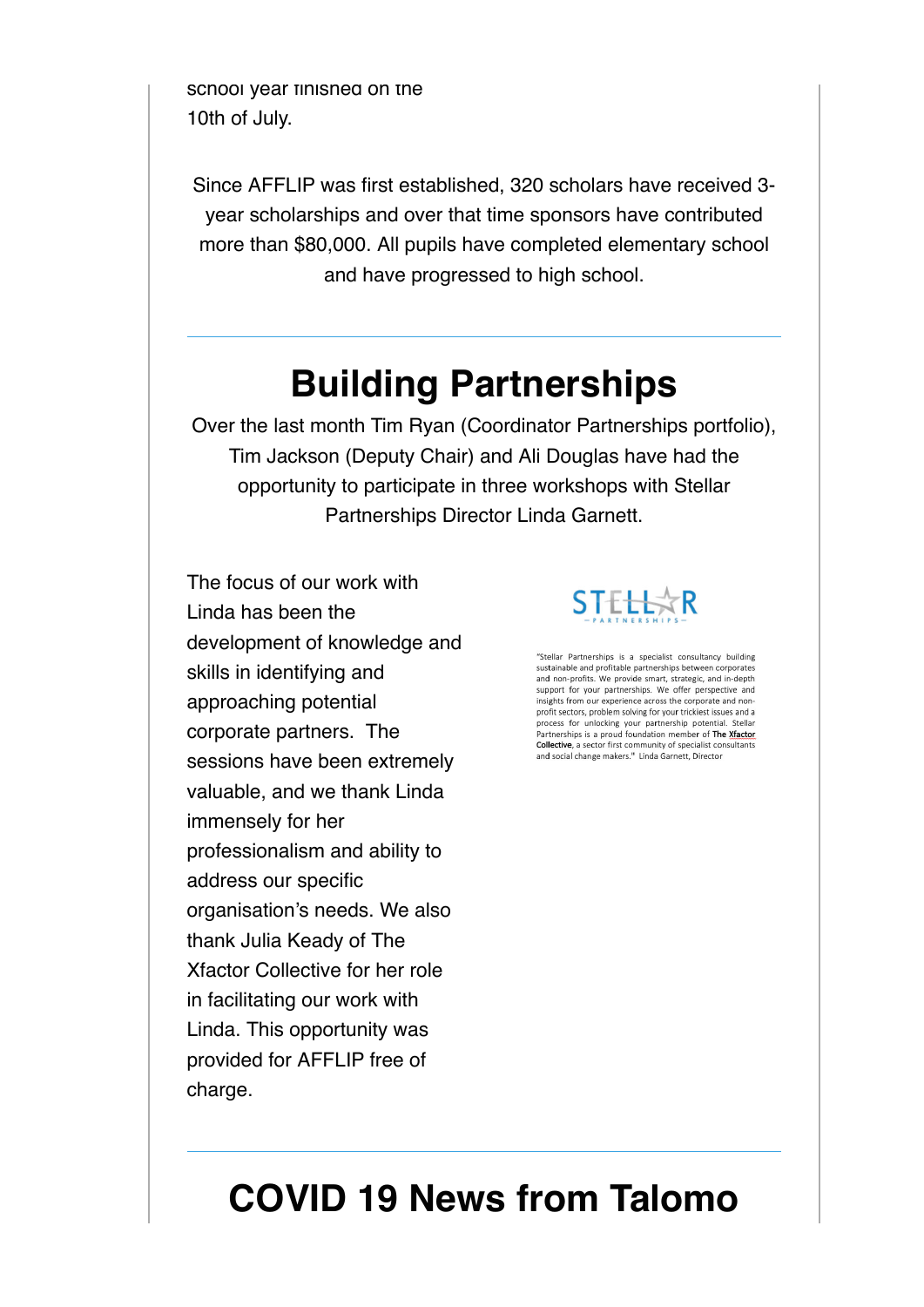

The latest COVID19 related news from our Talomo colleagues continues to be concerning, with many new cases reported in Davao, and teachers only reporting to school on a part time basis. The added issues of working from home with limited access to technology makes teachers' workloads so much greater.

It is however, pleasing to hear reports that most school heads and teachers have had their first vaccination and many have had also had their second.The current school year was extended to July 10th and next year's program will commence on August 23rd, 2021. It is hoped that face to face teaching and learning will resume at the start of 2022 but that is dependent on the COVID19 situation in the entire Philippines, and the pace of the roll out of the vaccination program.One positive aspect of the advent of COVID19 continues to be the significant increase in communication between Board members and our friends in Talomo through Zoom meetings and a variety of social media platforms, due to our inability to send delegations to Davao and vice versa. I am sure these opportunities for communication and collaboration will continue to shape our work together in the future. Once again, the resilience and sense of purpose shown by our Filipino partners continues to be inspirational!

#### **AFFLIP Ten Year Celebration**

AFFLIP will be ten years old in 2022!

Many of you have been with us since we first started and have

continued to support our

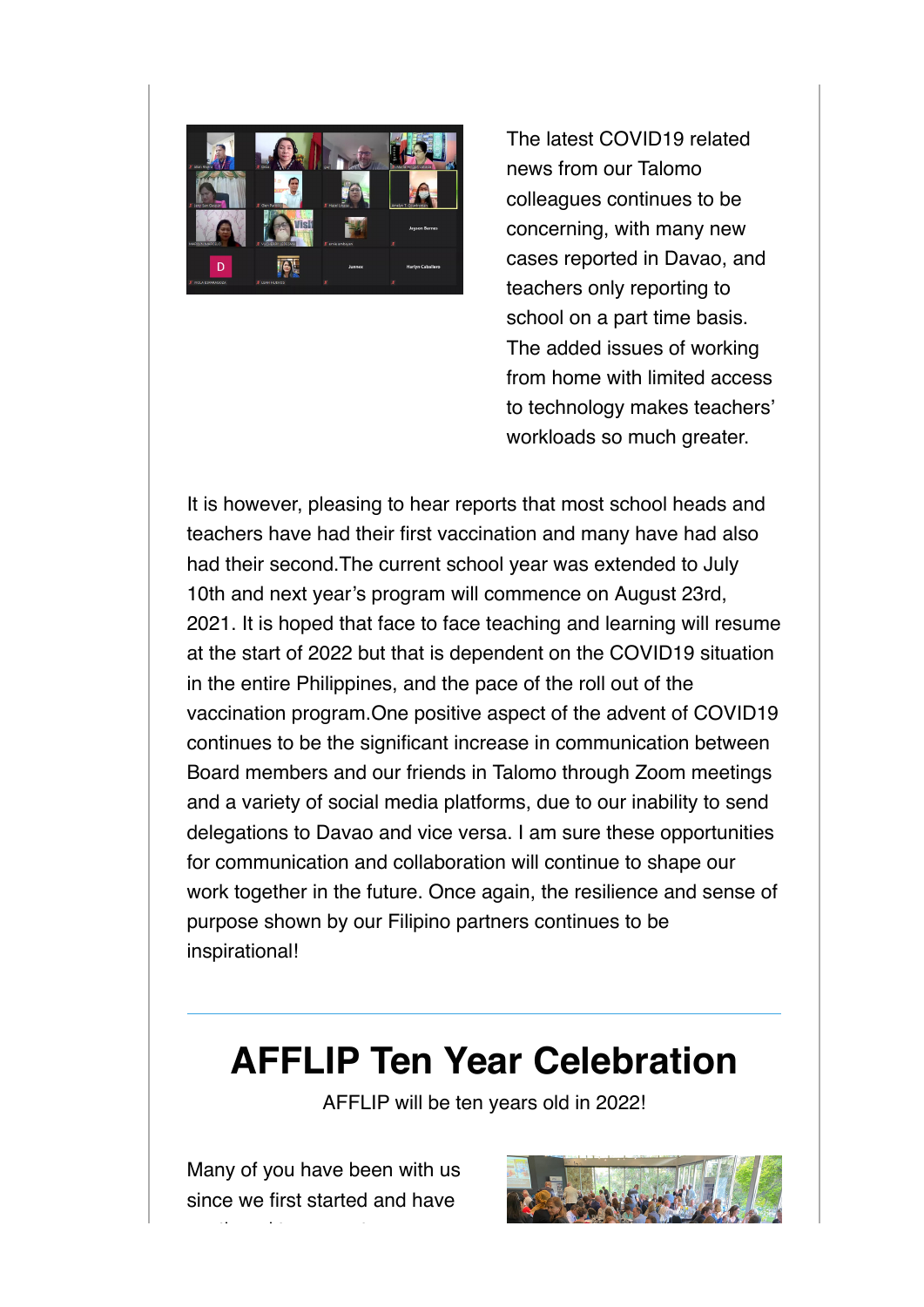continued to support our programs, others have joined us on the journey in later years and have also made a great contribution. We want this event to be a celebration for all our members, including present and past Board members and patrons, and our program partners.



Guy Wilson (Events Coordinator) and his committee are planning a great night and we will have more details in due course. For the moment please save the date.



### **Save the date**

Friday, 11th February 2022 at The National Wine **Centre** 

copper

The AFFLIP 10 Year Anniversary Dinner will be held at The National Wine Centre, corner of Hackney Road and North Terrace Adelaide. Its unique surroundings, nestled in the heart of the Botanic Gardens make it the perfect location for such a celebration. We sincerely hope that you can join us to mark this significant milestone for AFFLIP.

## **Interested in supporting AFFLIP's work?**

We would love to hear from you.